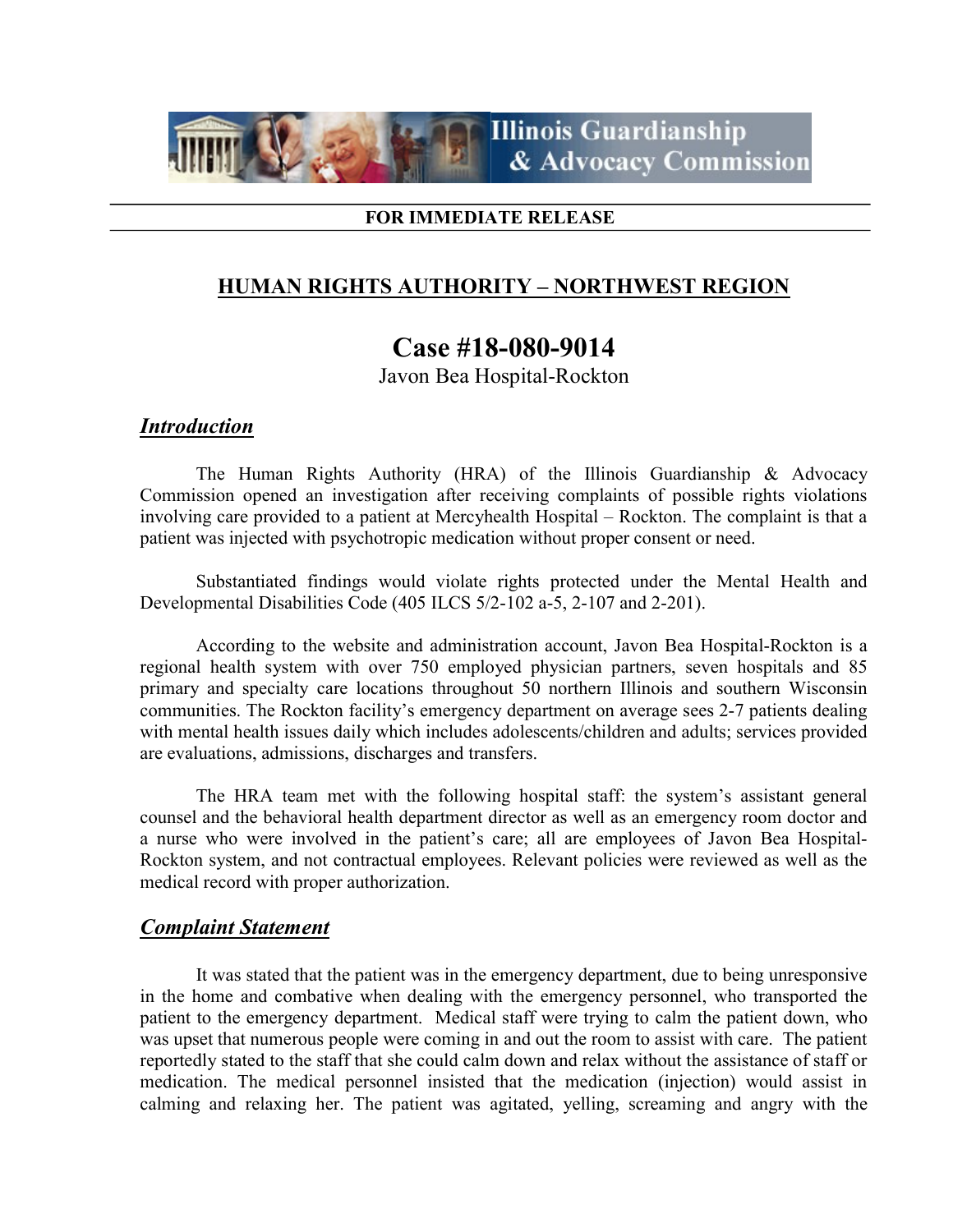situation during this time, but reportedly was not a potential risk of serious and imminent physical harm. The patient was allegedly provided with a "crisis cocktail" and physical restraints to calm down and reduce agitation anyway.

#### Emergency Room Records Review

The patient arrived at the hospital on April 2, 2018 at 8:21pm via emergency personnel, due to reports of unresponsiveness and possible drug overdose. She was admitted to the emergency department at approximately 8:22pm. According to the records, a petition was completed at 9:00pm and the initial certificate was written and issued at 9:15pm, 45 minutes after arrival in the emergency department. The documents stated that the patient was agitated, angry, yelling and required emergency medication.

The emergency department nursing notes, showed that at 9:16pm, the patient was unable to give a urine sample and was provided with more water to assist. The patient had a bedside attendant in the room at 9:49pm. She walked out of the room at 10:03pm demanding to have her belongings returned and security was called. At 10:05pm, the patient was more agitated, punched the wall and restraints were placed on her. Psychotropic medications Haldol, Ativan and Cogentin were ordered at 10:09pm, while the patient was still in restraints. Medications were administered at 10:16pm via intramuscularly. Per the nurse's flowchart, the patient feigned a seizure at 10:27pm. Restraints were removed at 10:40pm, and according to the records, "patient is calm, cooperative, redirected well and went to the bathroom".

An order for the restraints by the nurse stated that they were to be applied due to the imminent danger of harm to the patient and staff. Per the emergency room patient care timeline, the doctor ordered the medication, a "crisis cocktail," to assist in calming the patient down, because she was "agitated and inconsolable". Per the medical record, the medications were administered and given intramuscular. The record does not contain or refer to restrictions of rights notices for the restraints or the injections.

#### Interviews

#### Emergency Room Nurse

During the site visit, it was difficult to get an accurate understanding from hospital personnel on the precise definition and/or meaning of the term "agitated". The nurse said that she did not recall this patient and had a quick look at the chart before our meeting. Asked to explain how the patient was agitated, angry, yelling, etc. as described on the petition and certificate, the nurse said she was punching the wall. She did not remember this specifically but looking at the record, it was possible the patient did not like hearing that she was going to be admitted. She said the crisis worker had been in with her, and that in the record it says she started getting angry at that time. Regarding security's intervention, she said they had to be called to help calm her, "I assume she didn't like that, she punched the wall after they came in. Restraints were needed for her safety." The nurse said that all psychotropic medication is used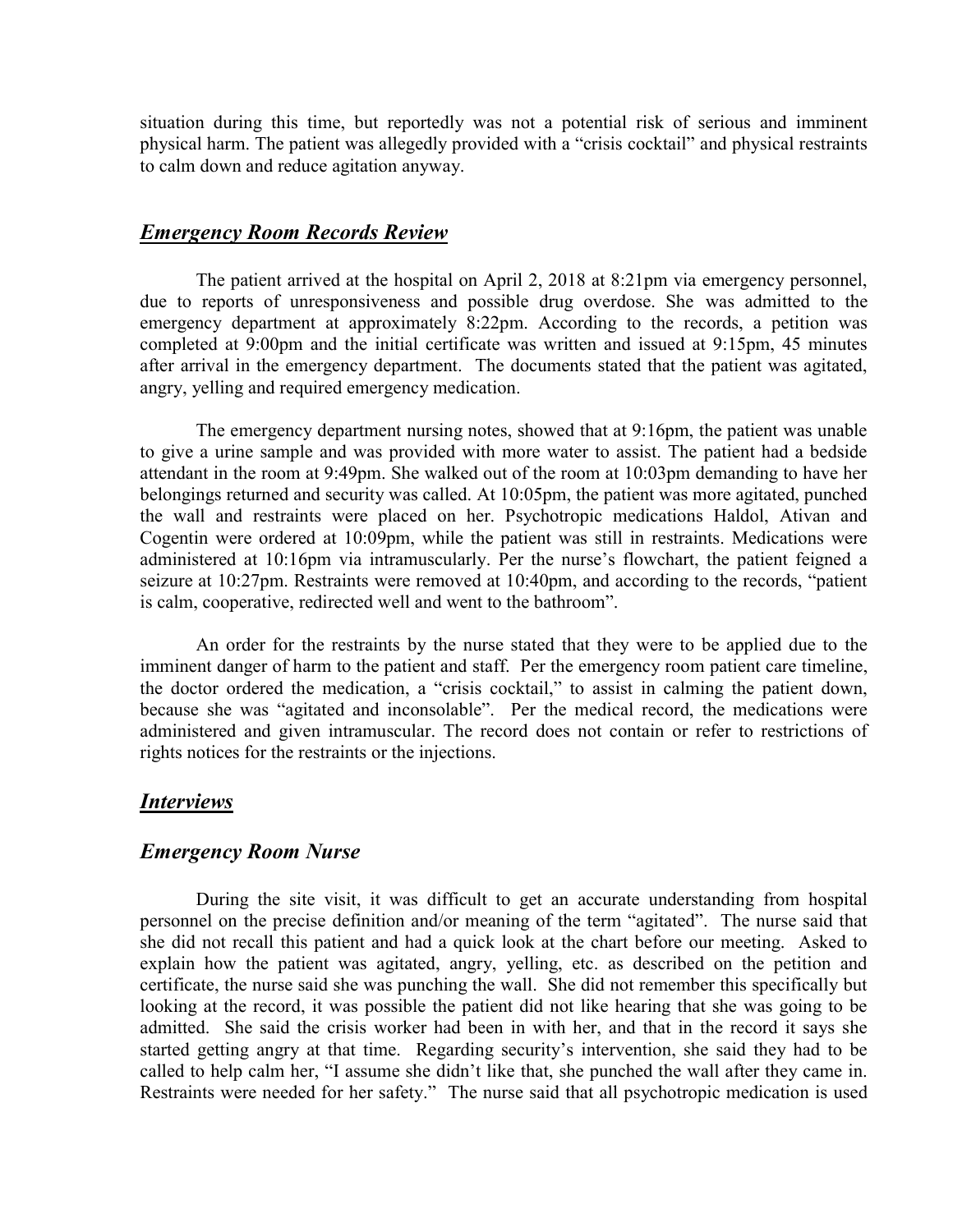as the last resort in deescalating patients. They use verbal de-escalation techniques and attempt less restrictive means like redirections before medications. They try to have security help and keep everyone safe. Asked why the patient was given medication after she was restrained, the nurse said that she was probably still agitated, restless and verbally abusive. She did not recall completing a restriction notice.

### Emergency Room Physician

The doctor told the HRA that he did not recall this patient and had not reviewed the chart before our meeting. He said that security is sometimes called to show a force and that he always finds them helpful rather than intimidating. He added that, "Security is not used to detain patients, but as a support to medical personnel", and "mental health patients are not approached and/or handled the same, each is individualized". Asked why the patient was given medication after being restrained, he said likely to assist in calming patient down, since the patient was still flailing around in the restraints. He said they want to prevent harm, even while in restraints and that the use of medication with restraints is not a protocol but an individual determination. The doctor was also not fully aware that patients' rights need to be completed by a qualified examiner, prior to a certification exam for involuntary admission.

### Behavioral Health Administrator

According to behavioral administrator, security staff along with behavioral health staff in the hospital are trained yearly in target alternative techniques in dealing with patients. The behavioral health administrator stated that all certificates are reviewed by behavioral health unit personnel (to ensure the documents were completed correctly), but the initial certificate is completed in the emergency department or wherever the patient is receiving initial services.

### Hospital Legal Counsel

According to legal counsel and the behavioral health administrator, additional trainings on the Mental Health Code and restriction rights for emergency department personnel are being developed with outside counsel, will be reviewed and implemented.

#### **Policy Review**

The Javon Bea Hospital-Rockton Patients' Rights and Responsibilities Policy dated March 2017, states that "our goal is to give you both high-quality and the safest possible care during your visit".

The Physical Restraint use for non-violent/self-destructive behavior and non-violent/nonself-destructive behavior policy states the purpose is to "ensure the physical safety of the nonviolent or non-self-destructive patient and the management of violent or self-destructive behavior that jeopardizes the immediate and psychical safety of the patient, a staff member, or others". Per the emergency room nurse all psychotropic medication is used as a last resort, but the policy states "a medication is used as a restraint when it is given to control behavior or restrict the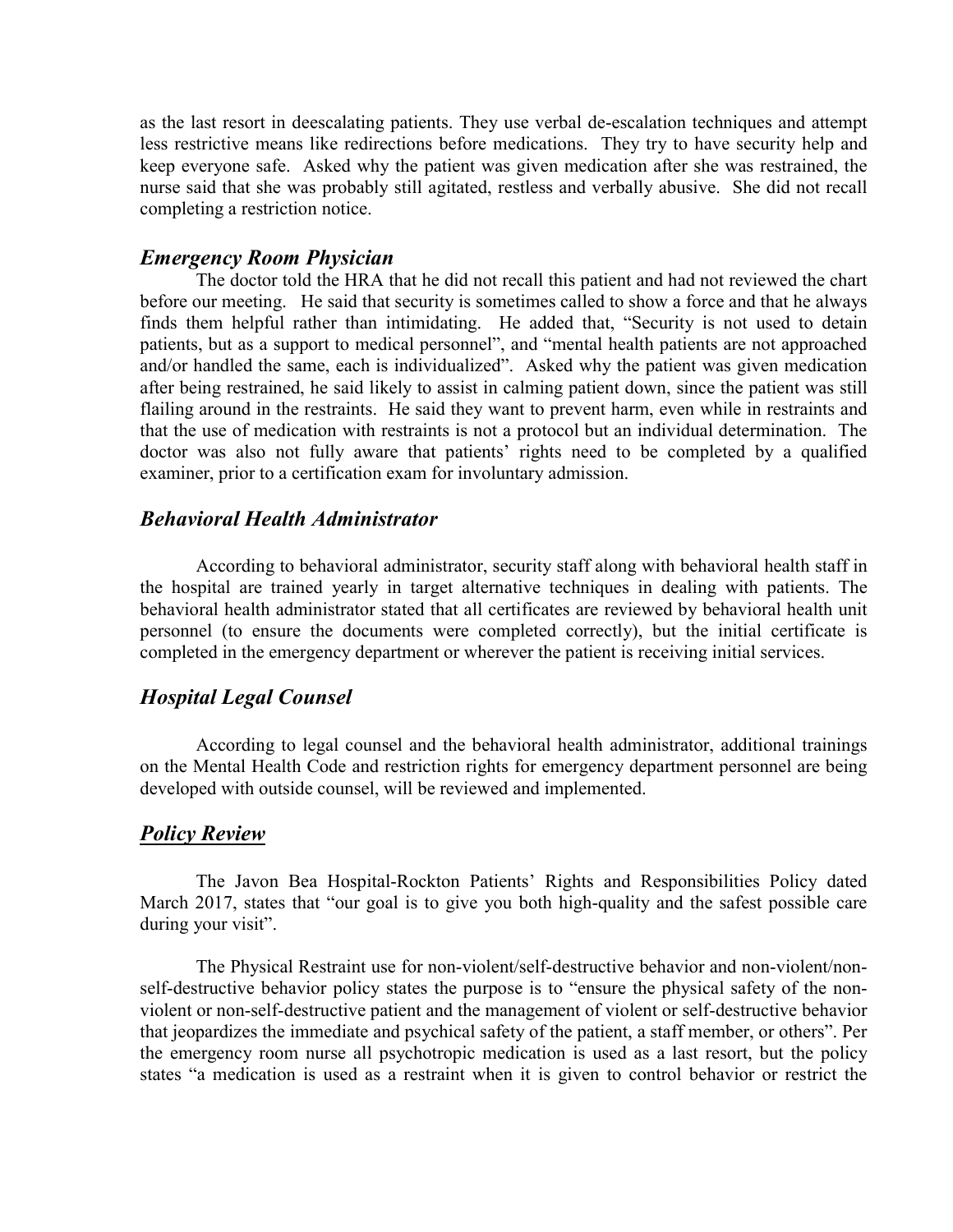patient's freedom of movement and is not standard treatment for the patient's medical or psychiatric condition".

## **Mandates**

The Mental Health Code requires informed consent whenever psychotropic medications are given (405 ILCS 5/2-102a-5) unless it becomes necessary to prevent serious and imminent physical harm and no less restrictive alternative is available (405 ILCS 5/2-107). Restraints may be used to prevent physical harm (405 ILCS 5/2-108) and restriction notices must be completed whenever the right to refuse treatment and be free from restraint is restricted (405 ILCS 5/2-201).

# Conclusion

Compliant: injected with psychotropic medication without proper consent or need.

There is sufficient evidence to show that restraints were necessary, but the injection of psychotropic medication was not necessary. The physician and nurse did not intend to seek the patient's consent for the medication, rather, they restricted her right to refuse them given the applied restraints and subsequent intramuscular injection. In addition, there was no documentation to support the need for the medications and no restriction notice was completed for either the restraints or the medications. The findings of the HRA are quite convincing, and thus the conclusion can be made, that the complaint is **substantiated.** 

# Recommendations

- 1. Develop emergency department policy and staff training specifically for handling/encountering mental health clients.
- 2. Ensure that all emergency department personnel follow Section 5/2-107, subsection b, regarding documenting the need for psychotropic medications appropriately in the patient's chart/medical record.
- 3. Complete restriction notices timely and in compliancy with Section 5/2-201.

# **Suggestions**

 The HRA is concerned about the discrepancies on the petition and certificate from the emergency department. It seems that both forms cited the need for restraining and injecting the patient, although these actions occurred at least an hour or more after the completion of the forms. They were typed as opposed to handwritten, so either the information was added later, or they were not done at the time listed. At any rate, the contents as filed are not factual and Javon Bea Hospital-Rockton must review how petitions and certificates are being completed and processed to assure timely completion and accuracy.

 Javon Bea Hospital should be sure to educate all physicians and other emergency department staff that only qualified examiners may conduct exams for involuntary admission